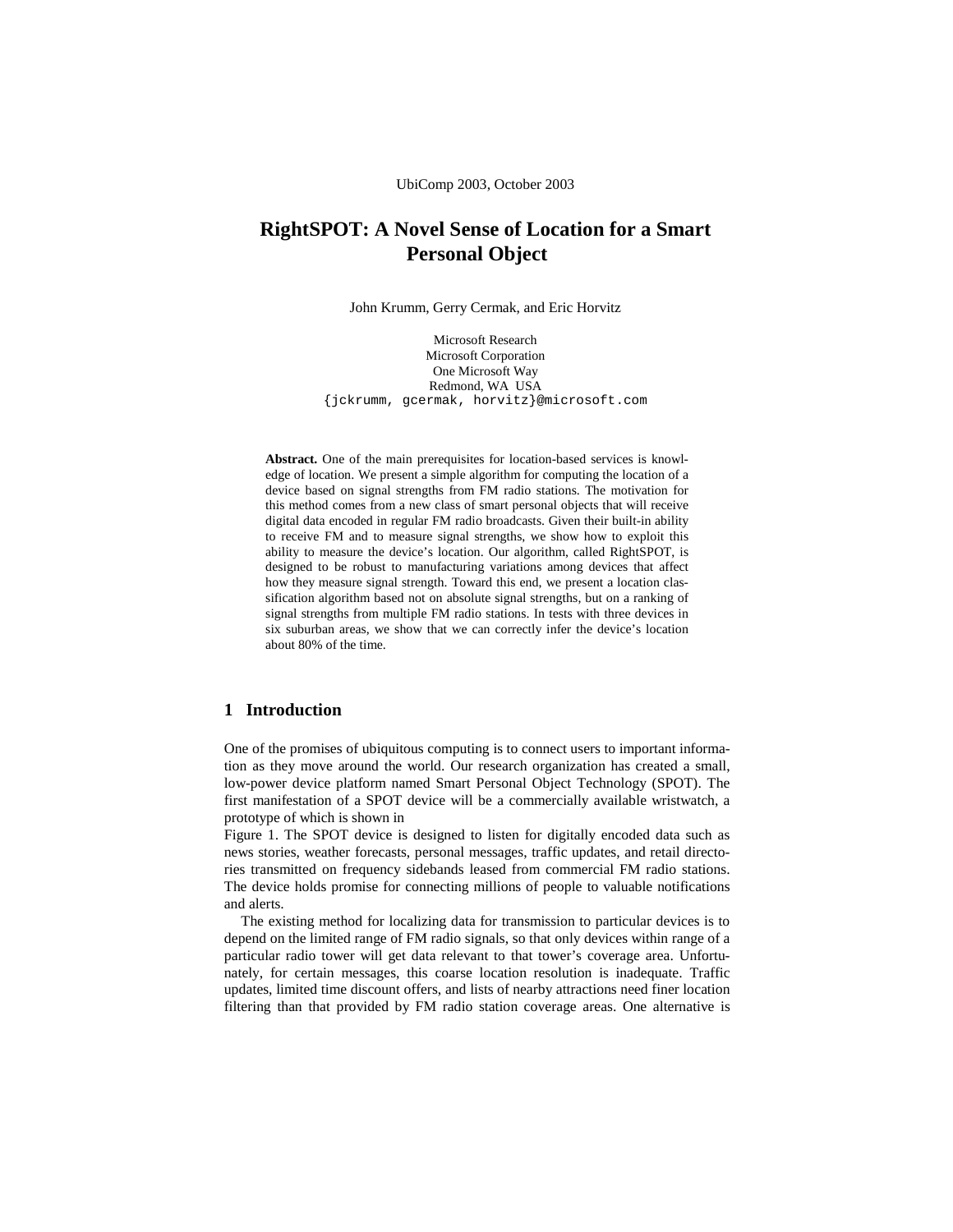UbiComp 2003, October 2003



GPS, but it does not work indoors, adds volume and expense to an already densely packed device, and consumes precious battery power.

Our RightSPOT system embodies a simple method for localizing the device based on signal strengths from existing FM radio stations. The standard SPOT device already contains an FM receiver and the hardware and software necessary to measure signal strength on arbitrary frequencies in the FM band. We show how we can use these signal strengths to localize the device down to a suburb.

The concept of measuring location from radio signal strengths is not new. The RADAR[1] system demonstrated how to localize an 802.11 device based on signal strengths from Wi-Fi access points. Some active badge system, *e.g.* Krumm *et al*.[2], use radio signal strengths for measuring position. Roos *et al*.[3] presented a probabilitiestic framework for determining location from radio signal strength. In our case, the attraction of using commercial FM radio is its wide coverage (indoors and outdoors) and the fact that the SPOT device already has hardware and software on board for measuring FM signal strengths. Despite the fact that ubiquitous, commercial radio broadcasts from fixed towers have existed for a long time, we are unaware of other work aimed at trying to use them to infer location.

## **2 Measuring Signal Strength**

RightSPOT uses a vector of radio signal strengths taken from different frequencies to identify location. Each time a location is to be inferred, the device scans through a set of FM frequencies and records the signal strength of each one.

A standard SPOT device must be able to scan FM radio stations and measure signal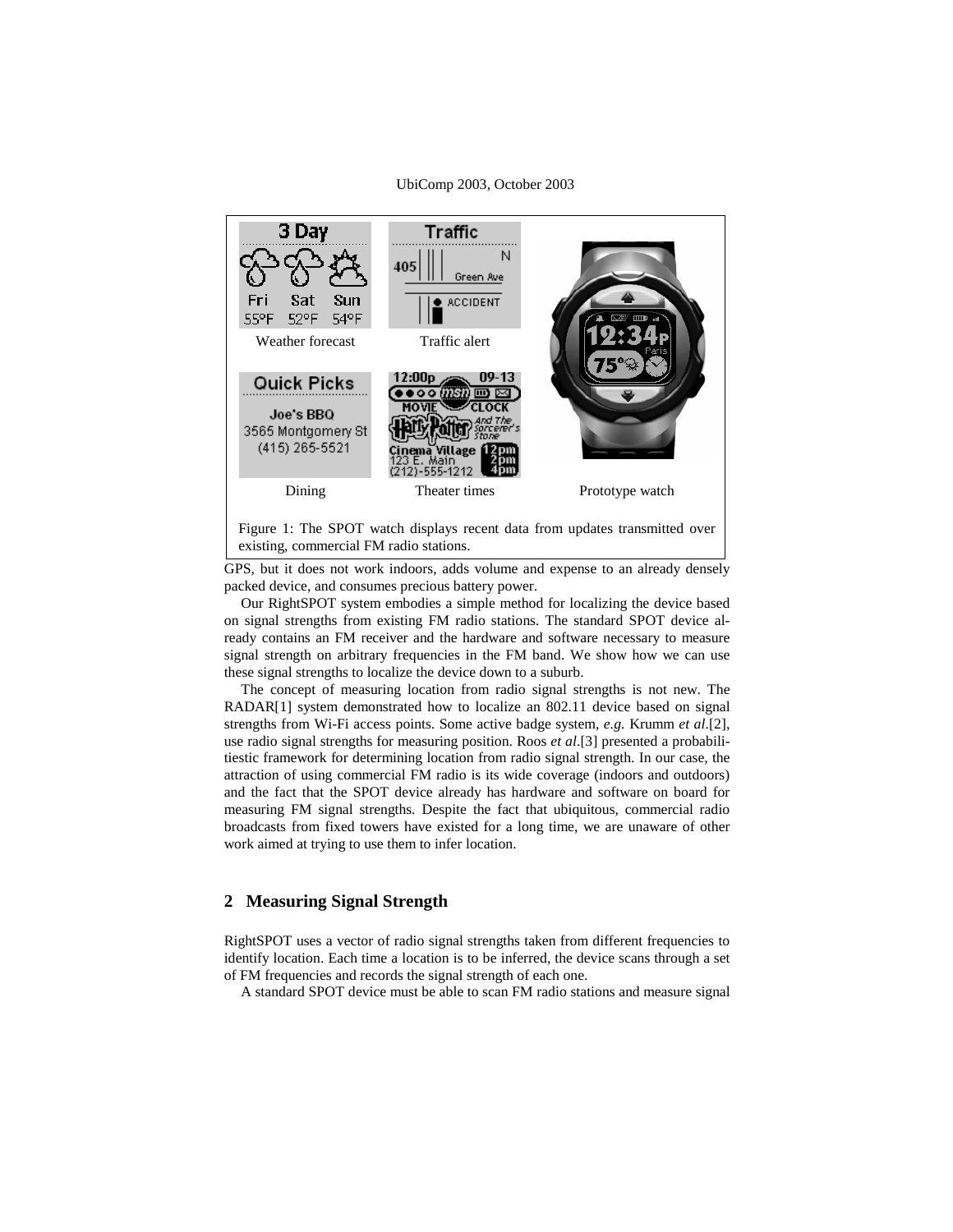strength in order to find a sufficiently powerful one transmitting SPOT data. The "radio signal strength indicator" (rssi) comes from an analogue-to-digital converter (ADC) in the device. The raw digital measurements from each frequency are scaled and then averaged over 20 readings for 13 milliseconds. The ADC and associated circuitry are not carefully calibrated to measure rssi in any certain units nor to be consistent from device to device.

The expected inconsistency among devices for measures of rssi provides a challenge, as such variations complicate attempts to generalize for resuse a single mapping between signal strengths and locations. One solution to this problem is to specially calibrate each device using a source of variable, known FM transmission strengths. The result of one of these tests is shown in Figure 2, showing how the rssi readings of a particular device vary with a known transmitted signal strength. The data for this test was taken in a Faraday cage, and the procedure was deemed too costly for mass production.

Another solution is to train each device after its purchase at different locations, gathering signal strength vectors in known places to be used in the same device later. Regular consumers would likely not tolerate such a training regimen.

In addition to manufacturing variations, signal strengths are also affected by the watch's orientation, its surroundings, and the adjustment of the wrist band which serves as the radio antenna. It would be nearly impossible to anticipate all these variable factors affecting absolute signal strength. If we could anticipate absolute signal strengths, a probabilistic framework like that of Roos *et al*.[3] would be appropriate. However, given the impracticality of discovering each device's response characteristics, we pursued an alternative method of comparing signal strengths.

Rather than depend on absolute signal strength as an indicator of position, Right-SPOT employs a *ranking* of a set of radio stations in terms of their measured rssi as described in the next section. While we cannot depend on the devices to give consis-



tedious to perform on every device.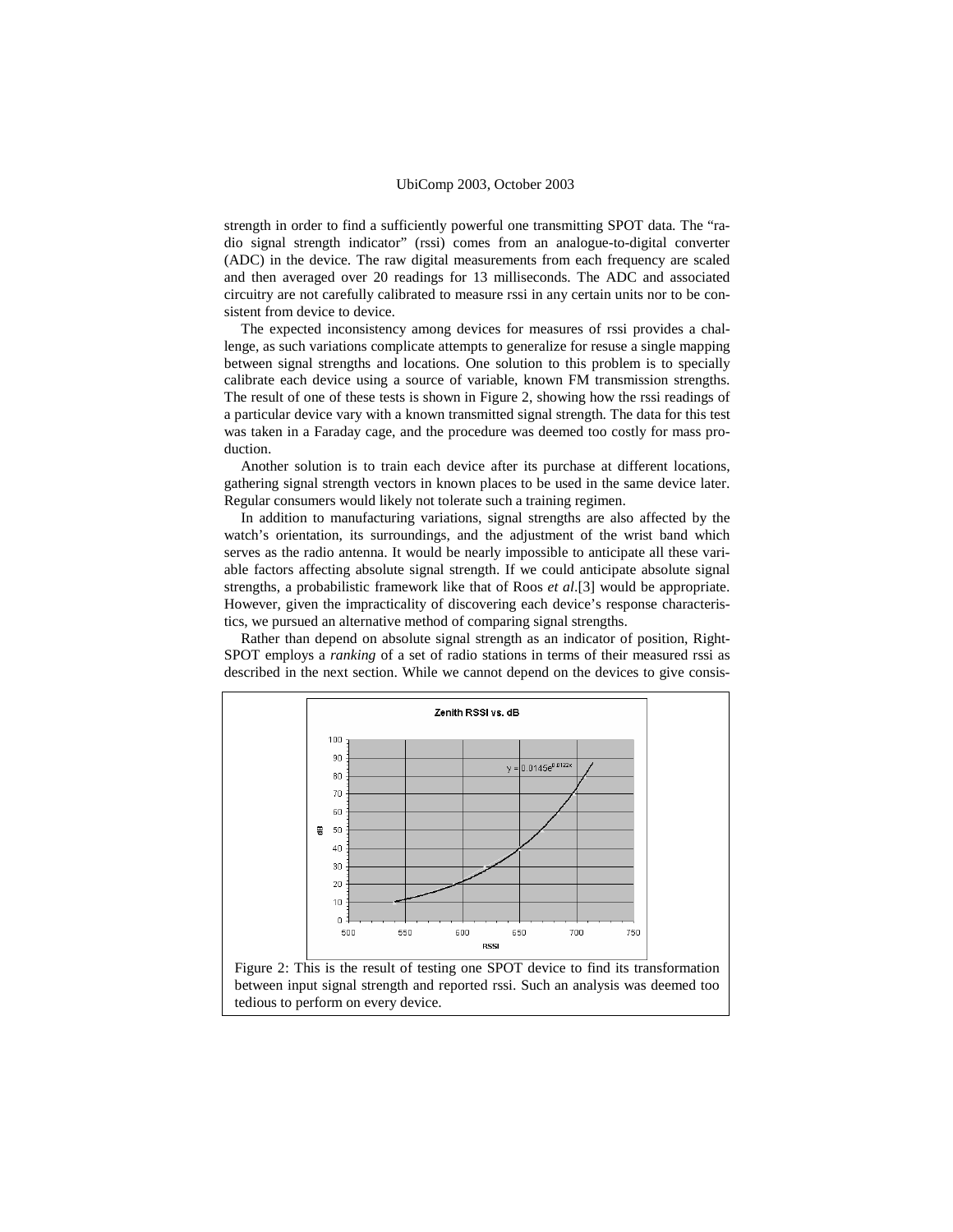tent absolute signal strengths, they are designed such that the relationship between input signal strength and output rssi is at least monotonically increasing, such that an increase in input signal strength translates to an increase in measured rssi. We leverage this monotonicity in the localization procedure.

#### **3 RightSPOT Location Algorithm**

The RightSPOT algorithm infers the location of the device by scanning a list of *n* FM radio frequencies,  $f = (f_1, f_2, \dots, f_n)$  resulting in a corresponding vector of measured signal strengths  $s = (s_1, s_2, \ldots, s_n)$ . In our tests, we varied the number of radio stations *n* from 2 to 9. A sort routine is used to compute a rank vector of the signal strengths,  $\underline{r} = (r_1, r_2, \dots, r_n)$  in ascending order, where each  $r_i$  gives the rank of the corresponding  $s_i$  in <u>s</u>. For example, if the signal strength vector were  $s_i = (12, 40, 38, 10)$ , the corresponding rank vector would be  $r = (2, 4, 3, 1)$ . We note that the rank vector is insensitive to any monotonically increasing function of the elements of  $s$ , which makes the algorithm robust to variations in how different devices measure signal strength.

For *n* radio stations, there are *n*! possible rank vectors, which are the permutations of the integers  $1, 2, \ldots, n$ . Each rank vector can be mapped to an integer  $R \in \{0,1,\ldots,n-1\}$  using a mixed-radix representation of the integers as described by Knuth[4]. Thus we generate a unique hash code for each permutation of signal strengths.

Our classification scheme was motivated by our assumption that different locations will show different relative signal strengths. Ideally each location would map to a single, unique value of  $R$ . In reality, due to noise, caused by such factors as the local tilt and position of the SPOT antenna and local electromagnetic effects cause by buildings and terrain, each location produces a distribution of different *R* 's. For training the system, we bring a SPOT device to each of *L* locations, gathering hash codes  $R_i^{(l)}$ , where  $l = 1,2,...,L$  indexes over the locations and  $i = 1,2,...,N_l$  indexes over the hash codes observed at location *l* . For each location, we can construct a normalized histogram of the hash codes to approximate the discrete probability distribution of hash codes seen at that point,  $p(R|l)$ . An example of these normalized histograms for six locations and three frequencies is shown in Figure 3.

Given the observation likelihoods  $p(R|l)$ , and an observation  $R^*$ , we can compute the probability of being in any of the *L* locations using Bayes rule:

$$
p(l|R^*) = \frac{p(R^*|l)p(l)}{\sum_{l'=1}^{L} p\left(R^*|l'\right)p(l')}
$$
 (1)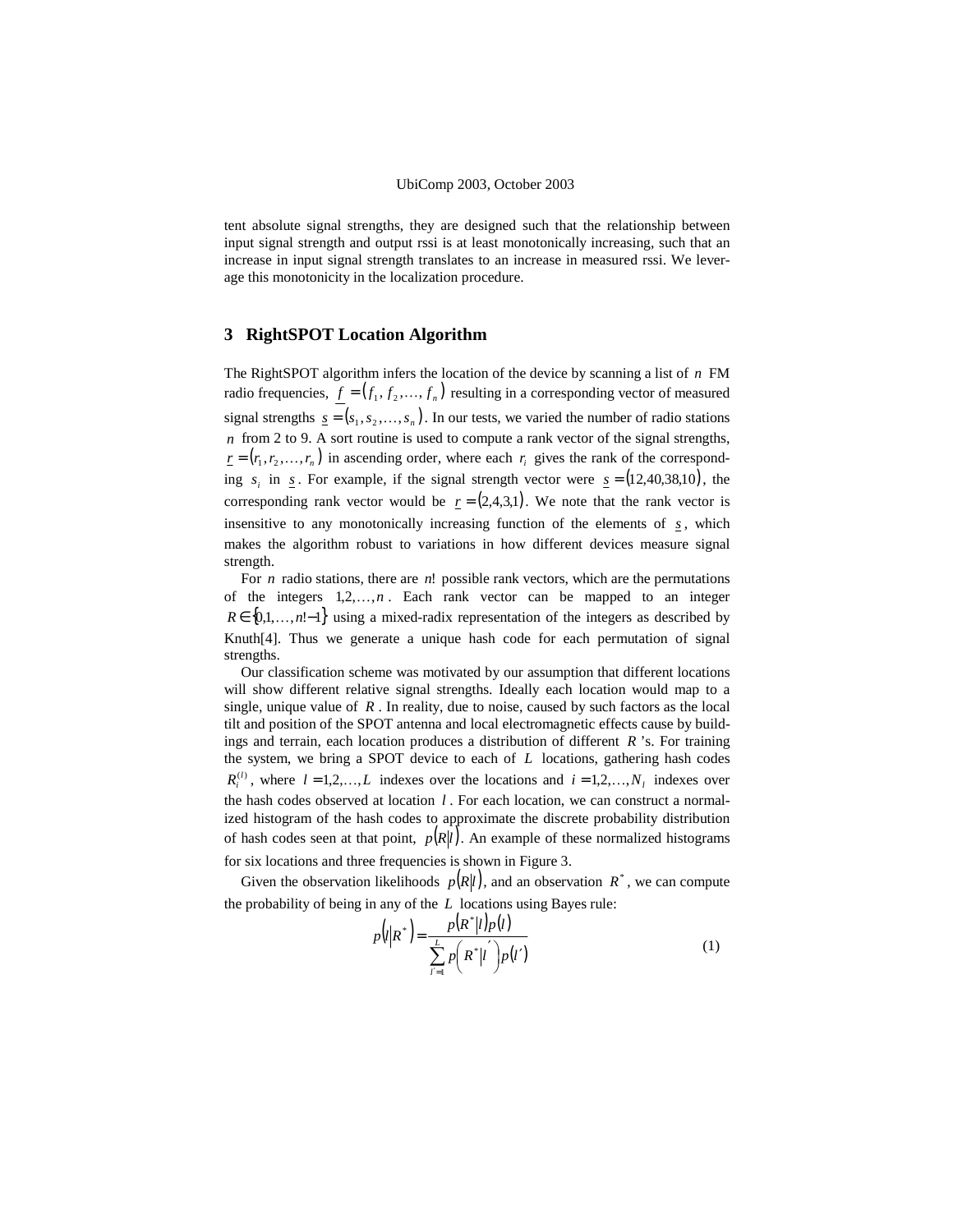UbiComp 2003, October 2003



Figure 3: Probabilities of observing a given ranking (permutation hash code) conditioned on location. Since three radio stations are being measured, there are 3! possible permutations of their signal strengths. This histogram is encouraging, since the "Issaquah" and "Sammamish" locations are almost uniquely identified by permutations 0 and 1, respectively.

Here  $p(l)$  is the *a priori* probability of being at location *l*. As we have no prior knowledge of the device's location, we assume a uniform distribution, setting  $p(l) = 1/L$ . Rather than compute likelihoods, we can directly compare nonnormalized posteriors. The Bayes classifier specifies taking the class with the maximum *a posteriori* probability, *i.e.* 

$$
l^* = \underset{l=1...L}{\arg \max} \ p(l|R^*) = \underset{l=1...L}{\arg \max} \ p(R^*|l) \tag{2}
$$

Algorithmically, this means that for an observation  $R^*$ , we consult the normalized histogram *(e.g.* Figure 3), look up the values of  $p(R^*|l)$  over the full range of locations  $l \in \{1,2,\ldots,L\}$ , and take the location *l* with the largest value of  $p(R^*|l)$ .

## **4 Results**

To test the RightSPOT algorithm, we chose three SPOT watches at random from our laboratory's store of test devices. We made no effort to choose watches that gave consistent signal strengths, and we made no effort to calibrate the watches with respect to an absolute signal source nor with respect to each other. This simulates the eventual production environment, considering the economic infeasibility of calibrating each device.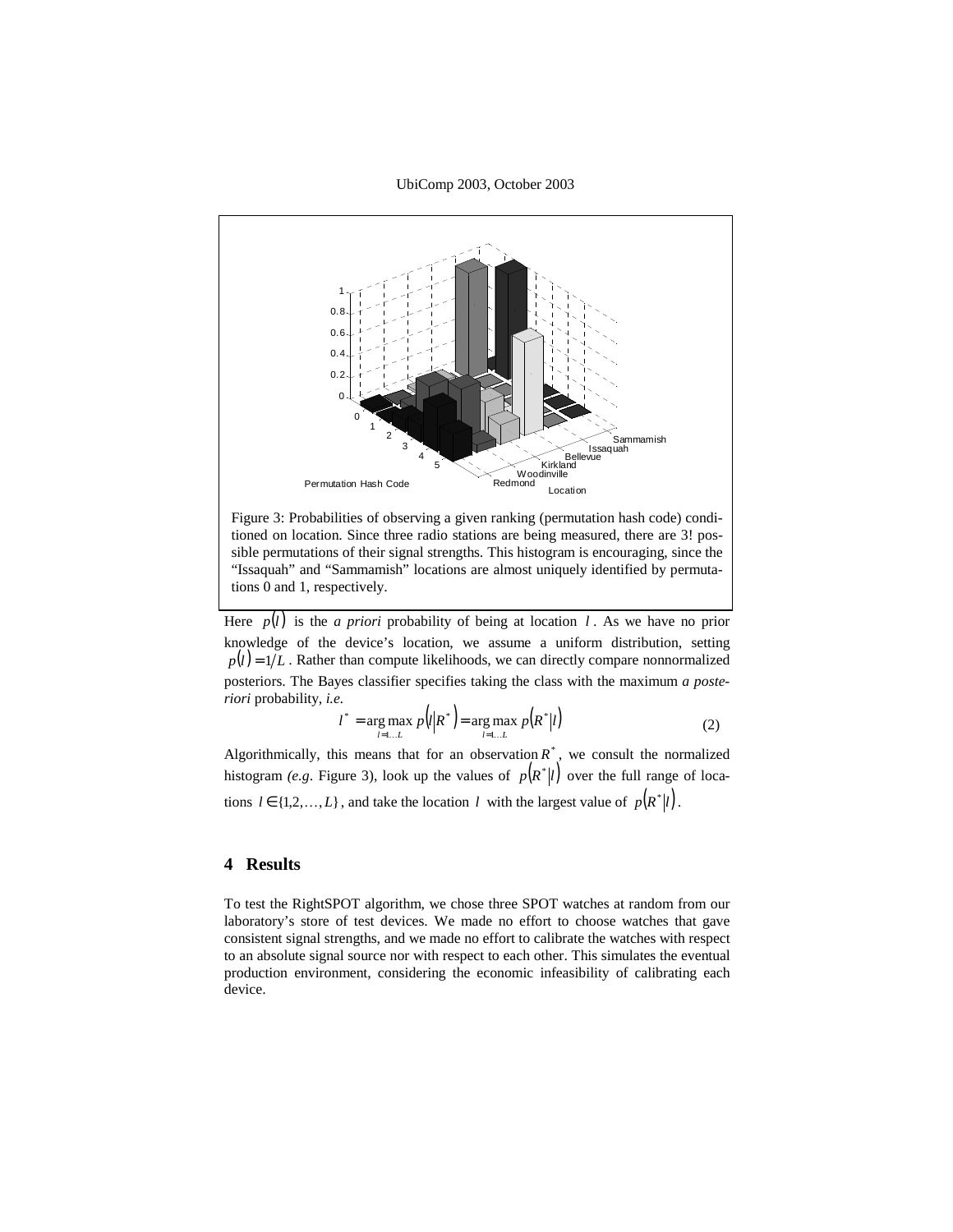#### UbiComp 2003, October 2003



We programmed each device to measure signal strengths of 32 different local FM radio stations. In order to download the signal strength in to a PC, the watch had to be mounted in its charger stand, which also provides an RS232 port for data transfer. The RS232 port, in turn, is only active when the charger stand is powered. Thus we put the chargers and watches in the back seat of a car and powered the chargers from the car's battery. We drove to six different suburbs in our area, logging all 32 signal strengths once per second. In each suburb, we took an average of about 620 readings  $\left(\sim 10 \right)$  minutes) while driving around the suburb's retail core. We chose the retail core as compelling applications of this technology will involve retail businesses sending out timesensitive offers and listings of local attractions. The six test suburbs are shown in Figure 4.

The raw rssi data from the devices is noisy, as shown in Figure 5, so we applied a windowed median filter to the data, replacing each rssi with the median of itself and the preceding 29 unfiltered values.

We tested by alternately picking data from one of the three devices as the basis for the normalized histograms and testing with data from the other two. This was a more realistic test than merely testing each device against itself, because ultimately all the devices will have to depend on one pre-programmed set of histograms for determining their location.

In an effort to minimize the storage and computational burden of location determination, we also experimented with using a much reduced subset of the 32 recorded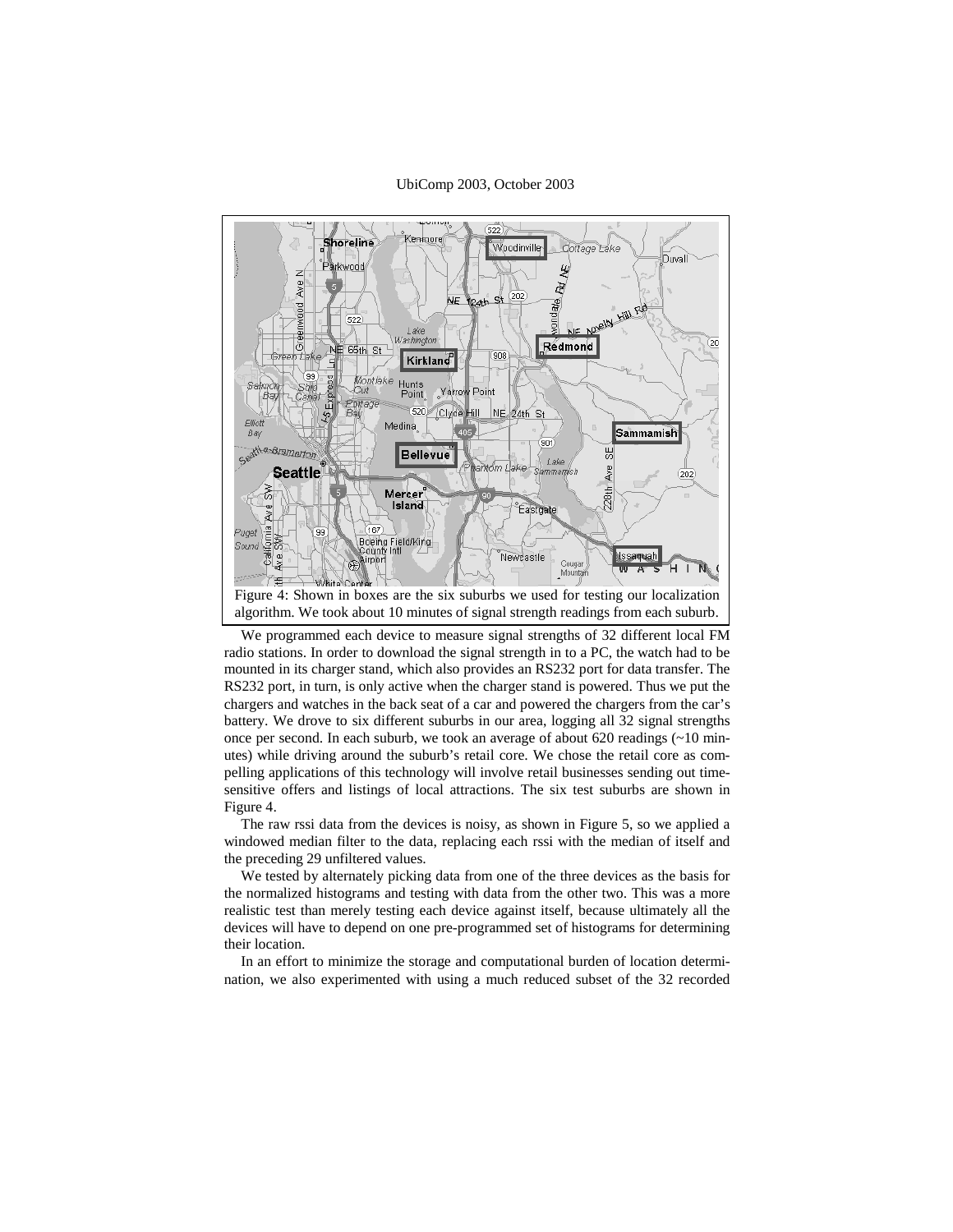

radio stations. For each test of *n* radio stations, we examined the set of  $\overline{\phantom{a}}$ J  $\backslash$  $\mathsf{I}$  $\mathsf{I}$ ∖ ſ *n* 32 differ-

ent combinations of stations to use for classifying location. The results in terms of classification accuracy are shown in Table 1. The reported accuracy is the fraction of correct inferences made over all the tests where one device was held out for making histograms and the other two used for testing. For  $n \leq 5$  we could exhaustively test all possible combinations. For  $n > 5$  we tested a random subset of 10,000 combinations. This explains why the classify accuracy goes down when moving from  $n = 5$  to  $n = 6$ stations: we likely did not find the best combination in the random subset for  $n = 6$ . The best classification accuracy is 81.7% using  $n = 8$  radio stations.

We were pleasantly surprised at how well the simple RightSPOT algorithm could achieve this level of location accuracy using transmitters and receivers that were not intended for providing location information.

#### **5 Conclusions**

Our study demonstrates the feasibility of using existing FM radio signals to localize a device down to a suburb using a simple algorithm. For the specific focus of our work on supporting SPOT devices, we leveraged existing hardware to measure FM radio signal strengths, so the capability for localization only requires the addition of a small amount of software to an existing configuration. Different devices measure signal strengths differently, and signal strengths are also affected by many other variables. Our Bayesian classification algorithm does not use absolute signal strengths, but instead uses a ranking of signal strengths to help ensure robustness across devices and other variables. We made our tests realistic by making a random choice of devices, by bypassing calibration, and by not testing the individual devices against themselves.